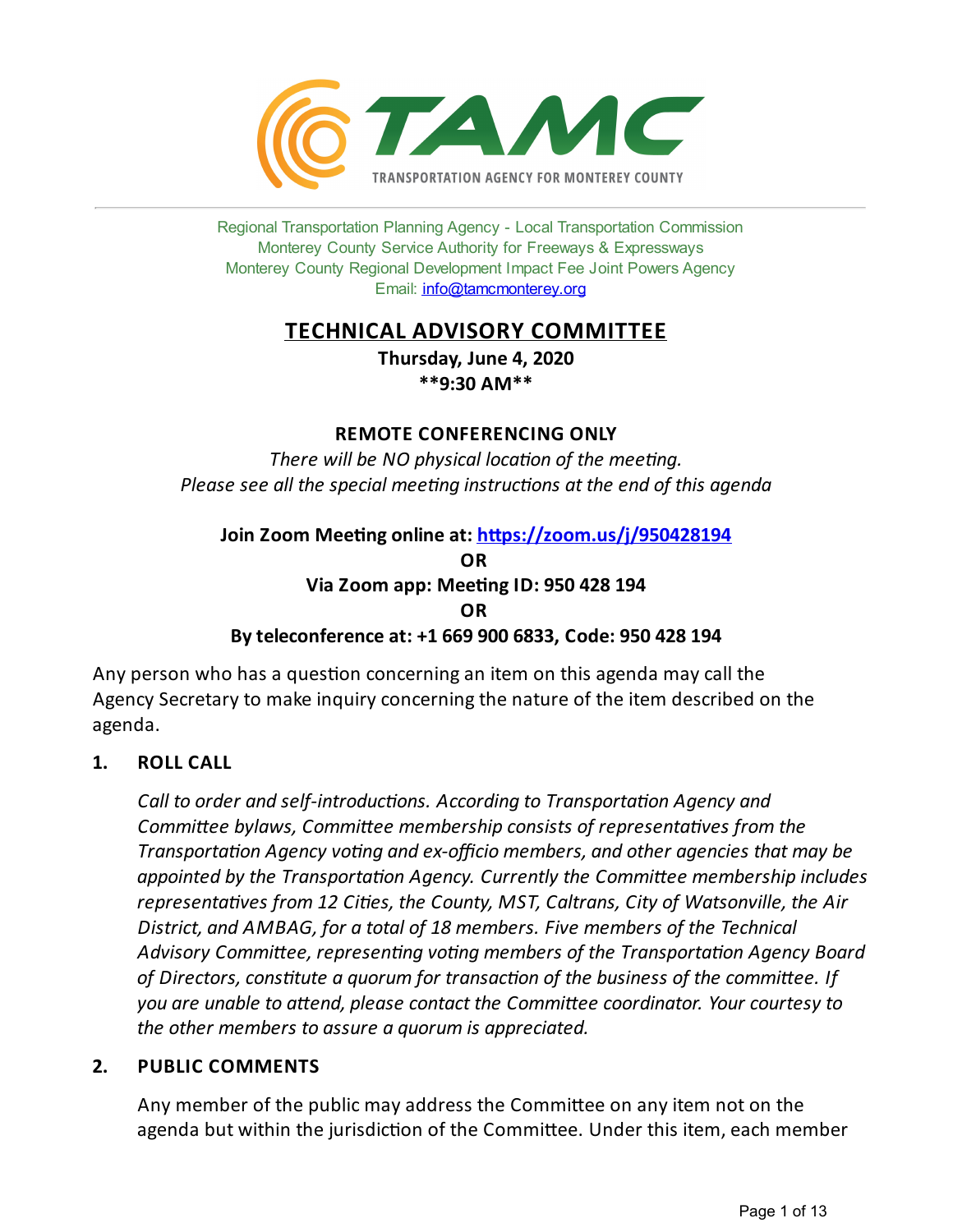of the public is allowed three minutes to address concerns. Comments in items on this agenda may be given when that agenda item is discussed. Persons who wish to address the Committee for public comment or on an item on the agenda are encouraged to submit comments in writing to Maria at maria@tamcmonterey.org by 5:00 pm the Tuesday before the meeting, and such comments will be distributed to the Committee before the meeting.

# **3. BEGINNING OF CONSENT AGENDA**

Approve the staff recommendations for items listed below by majority vote with one motion. Any member may pull an item off the Consent Agenda to be moved to the end of the **CONSENT AGENDA** for discussion and action.

**3.1 APPROVE** the draft Technical Advisory Committee Minutes for May 7, 2020.

**- Zeller**

# **END OF CONSENT AGENDA**

**4. PROVIDE FEEDBACK** on potential options to temporarily modify the Measure X Maintenance of Effort requirement in response to COVID-19.

**- Zeller**

*A maintenance ofeffort requirementexists to assurethat thecies and county do not use Measure X funding to backfill prior levels of transportaon expenditures. In light of thecurrenteconomic downturn related to the COVID-19 pandemic, Agency staff* is reviewing potential options to temporarily modify the maintenance of effort *requirement to provide relief to jurisdictions.* 

**5. RECEIVE** presentation and **PROVIDE** comments on the draft Central Coast Highway 1 Elkhorn Slough Resiliency Study.

**- Will Condon (AMBAG)**

*Will* Condon, Planner, Association of Monterey Bay Area Governments, will present *the dra/ Central Coast Highway 1 Elkhorn Slough ResiliencyStudyfor comment.*

- **6. ANNOUNCEMENTS**
- **7. ADJOURN**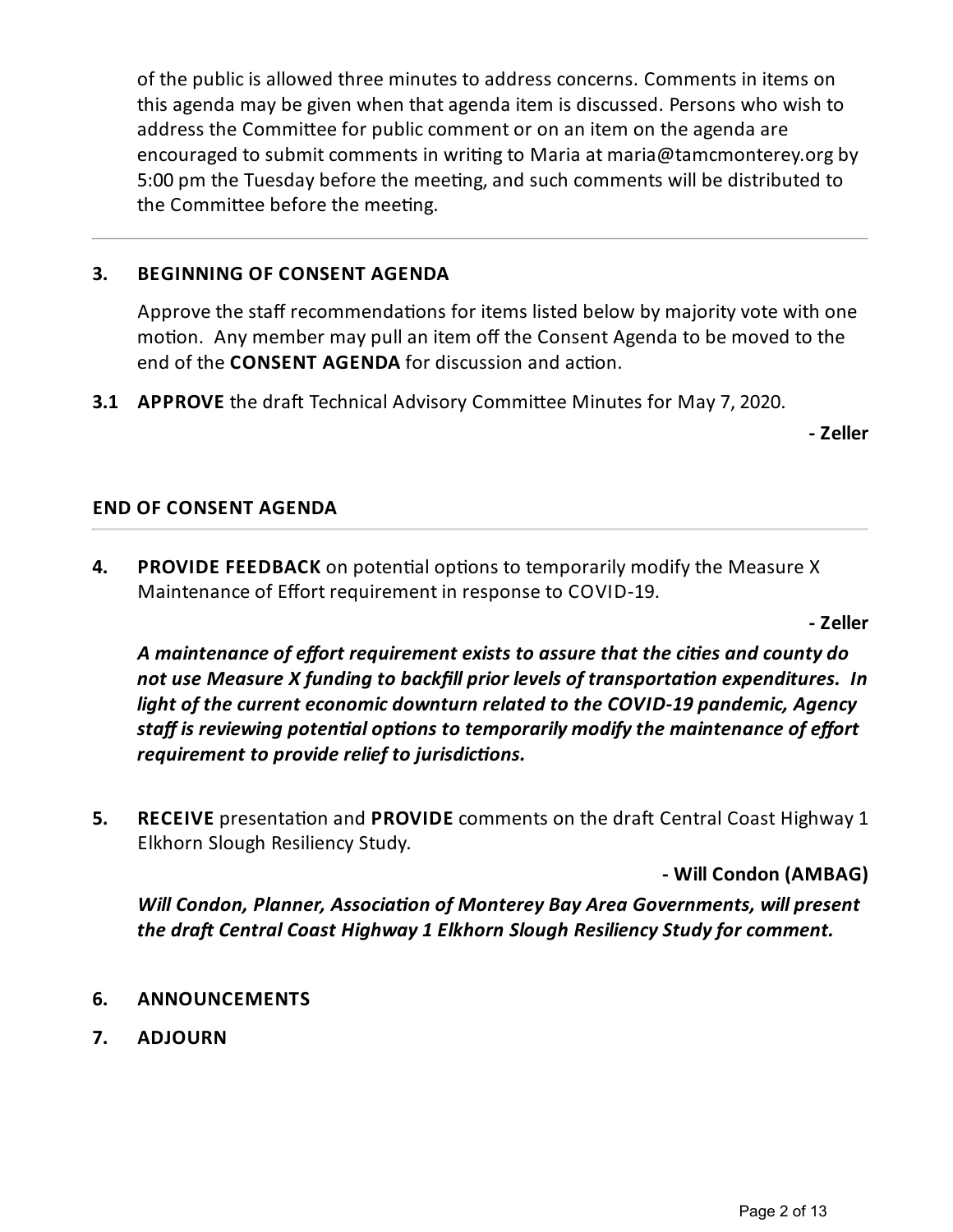# **Next Committee meeting will be on Thursday, August 6, 2020 at 9:30 a.m.**

**REMINDER:** If you have any items for the next Committee Agenda, please submit them to: Rich Deal, **email:** [rich@tamcmonterey.org](mailto:rich@tamcmonterey.org)

The Committee Agenda will be prepared by Agency staff and will close at noon nine (9) working days before the regular meeting. Any member may request in writing an item to appear on the agenda. The request shall be made by the agenda deadline and any supporting papers must be furnished by that time or be readily available.

# Important Meeting Information

Remote Meetings: On March 12, 2020, Governor Newsom issued Executive Order N-25-20, which enhances State and Local Governments ability to respond to COVID-19 Pandemic based on Guidance for Gatherings issued by the California Department of Public Health. The Executive Order specifically allows local legislative bodies to hold meetings via teleconference and to make meetings accessible electronically, in order to protect public health. The public is strongly encouraged to use the Zoom app for best reception. Prior to the meeting, participants should download the Zoom app at: https://zoom.us/download. A link to simplified instruction for the use of the Zoom app is: https://blog.zoom.us/wordpress/2018/07/03/video-communications-best-practice-guide/.

Remote Meeting Public Comment: Due to current circumstances, there may be limited opportunity to provide verbal comments during the meeting. Persons who wish to address the Committee for public comment or on an item on the agenda are encouraged to submit comments in writing to maria@tamcmonterey.org by 5:00pm the Tuesday before the meeting. Such comments will be distributed to the Committee before the meeting. Members of the public participating by Zoom are instructed to be on mute during the proceedings and to speak only when public comment is allowed, after requesting and receiving recognition from the Chair.

Agenda Packet and Documents: Any person who has a question concerning an item on this agenda may call or email the Agency office to make inquiry concerning the nature of the item described on the agenda. Complete agenda packets are on display online at the Transportation Agency for Monterey County website. Documents relating to an item on the open session that are distributed to the Committee less than 72 hours prior to the meeting shall be available for public review at the Agency website. Agency contact  $information$  is as follows:

> Transportation Agency for Monterey County www.tamcmonterey.org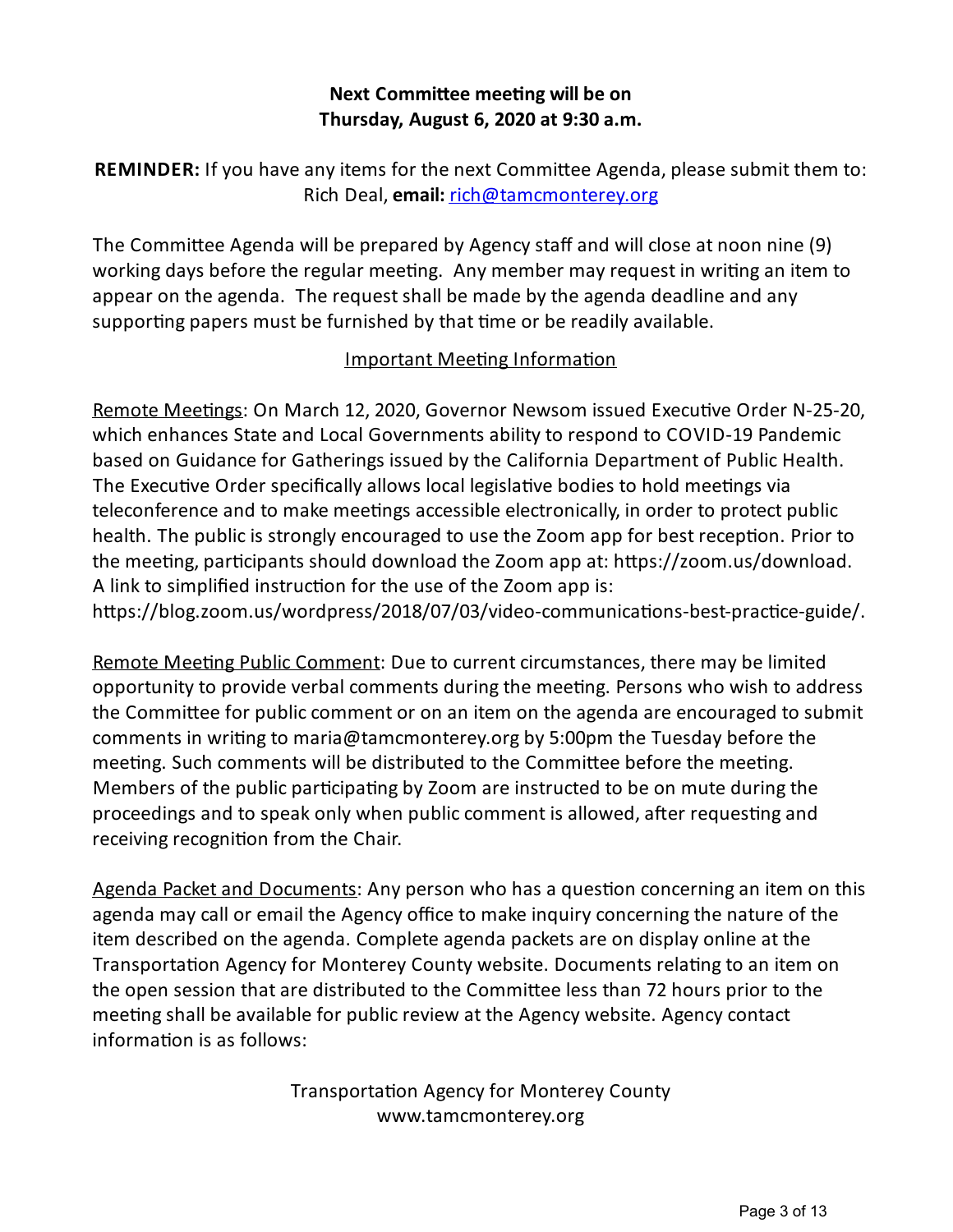# Office is closed an all employees are working remotely until further notice TEL: 831-775-0903 EMAIL: info@tamcmonterey.org

Agenda Items: The agenda will be prepared by Agency staff and will close at noon nine (9) working days before the regular meeting. Any member of the Committee may request in writing an item to appear on the agenda. The request shall be made by the agenda deadline and any supporting papers must be furnished by that time or be readily available.

Alternative Agenda Format and Auxiliary Aids: If requested, the agenda shall be made available in appropriate alternative formats to persons with a disability, as required by Section 202 of the Americans with Disabilities Act of 1990 (42 USC Sec. 12132), and the federal rules and regulations adopted in implementation thereof. Individuals requesting a disability-related modification or accommodation, including auxiliary aids or services, may contact Transportation Agency staff at 831-775-0903. Auxiliary aids or services include wheelchair accessible facilities, sign language interpreters, Spanish language interpreters, and printed materials in large print, Braille or on disk. These requests may be made bya person with a disability who requires a modification or accommodation in order to participate in the public meeting and should be made at least 72 hours before the meeting. All reasonable efforts will be made to accommodate the request.

# **CORRESPONDENCE, MEDIA CLIPPINGS, and REPORTS - No items this month**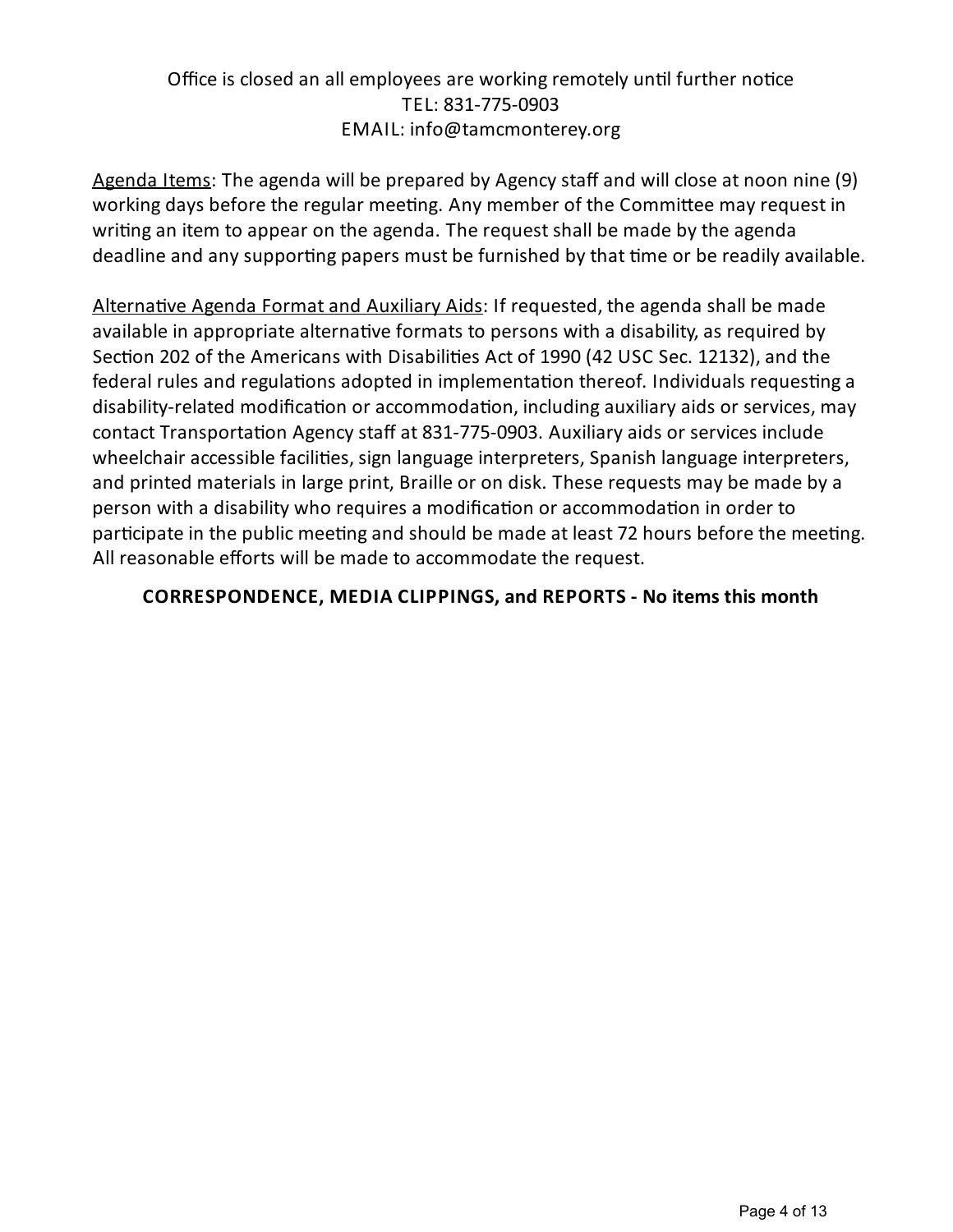

# TRANSPORTATION AGENCY FOR MONTEREY COUNTY

# *Memorandum*

| Subject:             | Draft Technical Advisory Committee Minutes - May 7, 2020 |
|----------------------|----------------------------------------------------------|
| <b>Meeting Date:</b> | June 4, 2020                                             |
| From:                | Michael Zeller, Principal Transportation Planner         |
| To:                  | <b>Technical Advisory Committee</b>                      |

## **RECOMMENDED ACTION:**

APPROVE the draft Technical Advisory Committee Minutes for May 7, 2020.

ATTACHMENTS:

DRAFT TAC Minutes for May 7, 2020  $\mathbf{D}$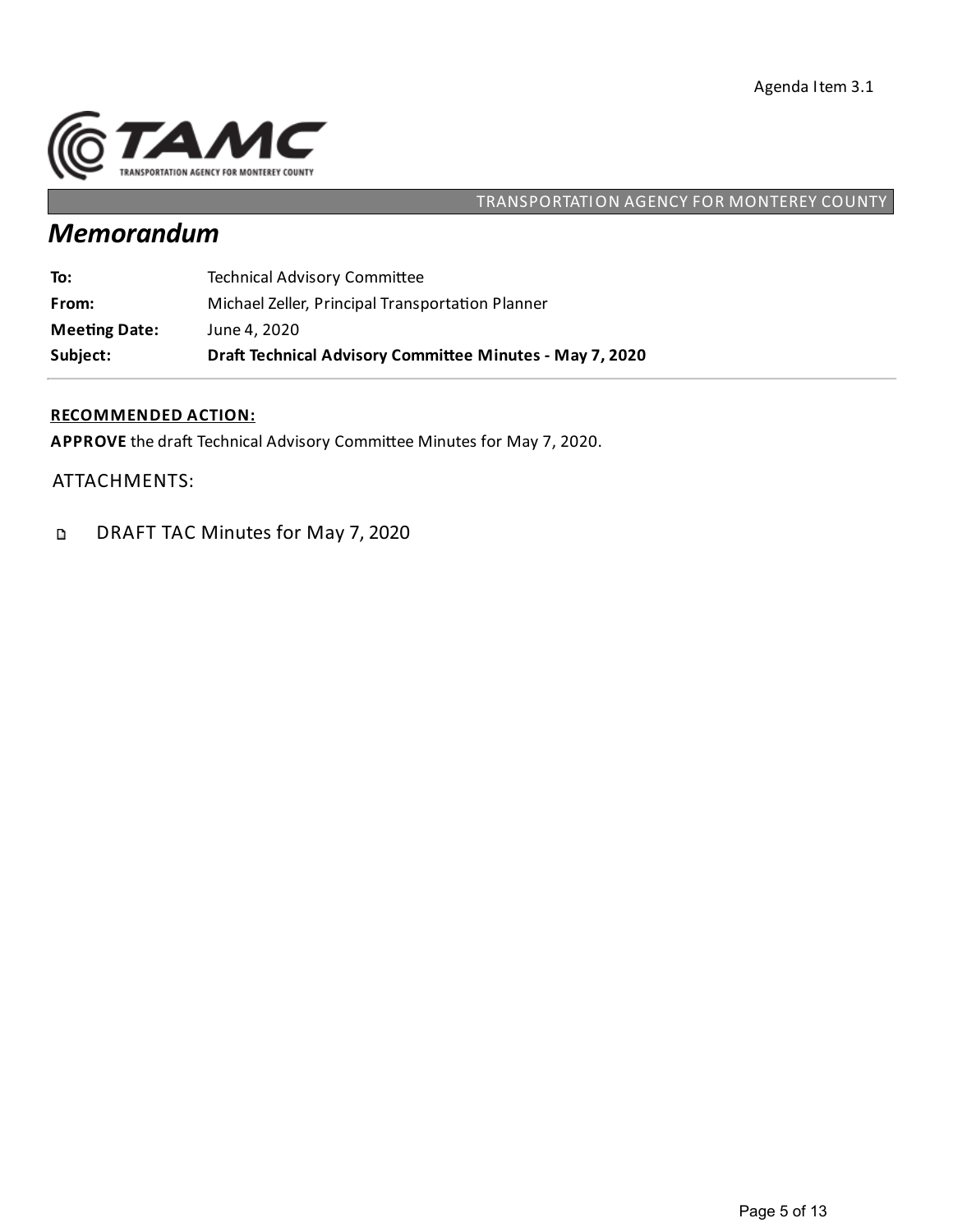## **TECHNICAL ADVISORY COMMITTEE MINUTES**

# **Meeting Held At Transportation Agency for Monterey County Conference Room 55-B Plaza Circle, Salinas**

| <b>COMMITTEE MEMBERS</b>                          | <b>MAY</b><br>19 | <b>JUN</b><br>19 | ,,<br><b>AUG</b><br>19 | <b>SEP</b><br>19 | <b>OCT</b><br>19 | <b>NOV</b><br>19 | <b>JAN</b><br>20 | <b>FEB</b><br>20 | <b>MAR</b><br>20 | <b>APR</b><br>20 | <b>MAY</b><br>20 |
|---------------------------------------------------|------------------|------------------|------------------------|------------------|------------------|------------------|------------------|------------------|------------------|------------------|------------------|
| R. Harary, Carmel-by-the-Sea<br>(S. Friedrichsen) | $\mathcal{C}$    | P                | $\mathcal{C}_{0}$      | P                |                  | $\mathsf{P}$     |                  | P                | P                | $\mathcal{C}$    | P                |
| D. Pick, Del Rey Oaks                             | A                |                  | A                      |                  |                  | ${\sf P}$        |                  |                  |                  | A                |                  |
| P. Dobbins Gonzales<br>(M. Sundt)                 | $\boldsymbol{N}$ | P                | $\boldsymbol{N}$       | P/A              | P                |                  | P                |                  | P                | $\boldsymbol{N}$ | P                |
| D. Pike, Greenfield<br>(T. Nisich)                | $\mathcal{C}$    |                  | $\mathcal{C}_{0}$      |                  |                  |                  |                  | P/P(A)           | P                | $\pmb{C}$        | P/P(A)           |
| O. Hurtado, King City, Vice Chair<br>(S. Adams)   | E                | P                | E                      | P                | P                | P                | P                | P                | P                | E                | P                |
| B. McMinn, Marina<br>(E. Delos Santos)            | L                | P                | L                      | P                | P                | P                |                  | P                | P                | L                | P                |
| A. Renny, Monterey<br>(F. Roveri)                 | L                | P(A)             | L                      |                  | ${\sf P}$        | P(A)             | ${\sf P}$        | P                |                  | L                |                  |
| D. Gho, Pacific Grove<br>(M. Brodeur)             | E                | P(A)             | E                      |                  | P                | P                | P                | P                | P                | E                | P                |
| A. Easterling, Salinas, Chair<br>(J. Serrano)     | D                | P                | D                      | P                | P                | $\mathsf{P}$     | P                | P                | P(A)             | D                | P                |
| L. Gomez, Sand City<br>(F. Meuer)                 |                  | P                |                        | P                | P                | P                |                  | P(A)             | P                |                  | P                |
| S. Ottmar, Seaside<br>(L. Llantero)               |                  |                  |                        |                  | P                | P                | P                | P                | P                |                  | P                |
| D. Wilcox, Soledad<br>(B. Slama, E. Waggoner)     |                  |                  |                        |                  |                  |                  |                  |                  |                  |                  |                  |
| E. Saavedra, MCPW<br>(R. Martinez)                |                  |                  |                        | P                | P                | P                | P/A              | P(A)             | P(A)             |                  | P(A)             |
| Vacant, Monterey County Economic<br>Development   |                  |                  |                        |                  |                  |                  |                  |                  |                  |                  |                  |
| H. Adamson, AMBAG<br>(P. Hierling)                |                  |                  |                        |                  |                  | P(A)             | P/A              | P(A)             | P(A)             |                  |                  |
| O. Ochoa-Monroy, Caltrans<br>(K. McClendon)       |                  |                  |                        | P                | P                |                  |                  | P                | P                |                  | P/P(A)           |
| M. McCluney, CSUMB                                |                  |                  |                        |                  |                  |                  |                  |                  |                  |                  |                  |
| A. Romero, MBUAPCD                                |                  |                  |                        |                  |                  |                  |                  |                  |                  |                  |                  |
| P. Said, FORA                                     |                  |                  |                        |                  |                  |                  |                  |                  |                  |                  |                  |
| L. Rheinheimer, MST<br>(M. Overmeyer)             |                  | P                |                        |                  | P(A)             |                  | P(A)             | P(A)             | P(A)             |                  | P(A)             |

### **DRAFT Minutes of Thursday, May 7, 2020**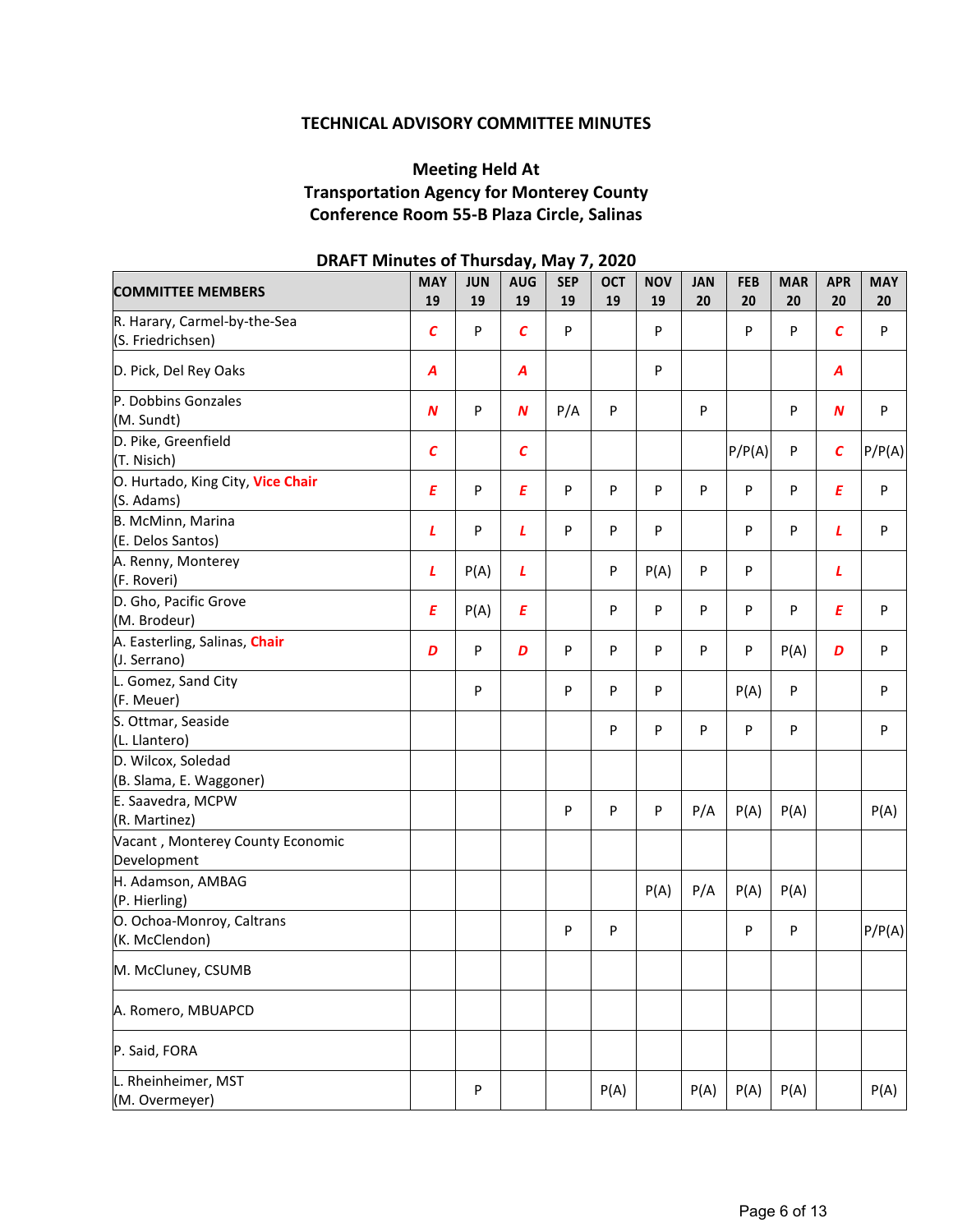| <b>STAFF</b>                            | <b>MAY</b> | <b>JUN</b> | <b>AUG</b> | <b>SEP</b> | <b>OCT</b> | <b>NOV</b> | <b>JAN</b> | <b>FEB</b> | <b>MAR</b> | <b>APR</b> | <b>MAY</b> |
|-----------------------------------------|------------|------------|------------|------------|------------|------------|------------|------------|------------|------------|------------|
|                                         | 19         | 19         | 19         | 19         | 19         | 19         | 20         | 20         | 20         | 20         | 20         |
| D. Hale, Exec. Director                 |            |            |            |            | P          | P          | P          |            | P          |            | P          |
| T. Muck, Dep. Exec. Director            |            | P          |            | P          | P          | P          | P          |            | P          | Α          | P          |
| M. Zeller, Principal Transp. Planner    |            | P          |            | P          | P          | P          | P          | D          | P          | N          | P          |
| C. Watson, Principal Transp. Planner    |            |            |            |            |            |            |            |            | P          |            |            |
| M. Jacobsen, Transportation Planner     |            |            |            | P          | P          | P          | P          | D          | P          | Ε          |            |
| T. Wright, Public Outreach Coordinator  |            | P          |            |            |            |            |            |            |            |            |            |
| R. Deal, Principal Engineer             |            | P          |            |            | P          | P          |            | P          | P          |            | P          |
| A. Green, Senior Transportation Planner |            | P          |            |            |            |            | P          |            |            | Ε          |            |
| S. Castillo, Transportation Planner     |            |            |            |            |            |            | P          |            |            | D          |            |
| L. Williamson, Senior Engineer          |            | P          |            |            |            |            | P          | P          |            |            | P          |

#### **OTHERS PRESENT:**

Marissa Garcia, City of Monterey Will Conden, AMBAG Vanessa Faul, Caltrans D5

#### **1. ROLL CALL**

Chair Andrew Easterling, City of Salinas, called the meeting to order at 9:30 am. Introductions were made and a quorum was established.

#### **1.1 ADDITIONS OR CORRECTIONS TO AGENDA**

None.

#### **2. PUBLIC COMMENTS**

None

### **3. BEGINNING OF CONSENT AGENDA**

#### **M / S / C: Hurtado / Harary / unanimous**

**Ayes:** Harary, Dobbins, Pike, Hurtado, McMinn, Gho, Gomez, Ottmar, Martinez **No:** none **Abstain:** none

**3.1 APPROVE** the minutes of the Technical Advisory Committee meeting of March 5, 2020.

#### **END OF CONSENT AGENDA**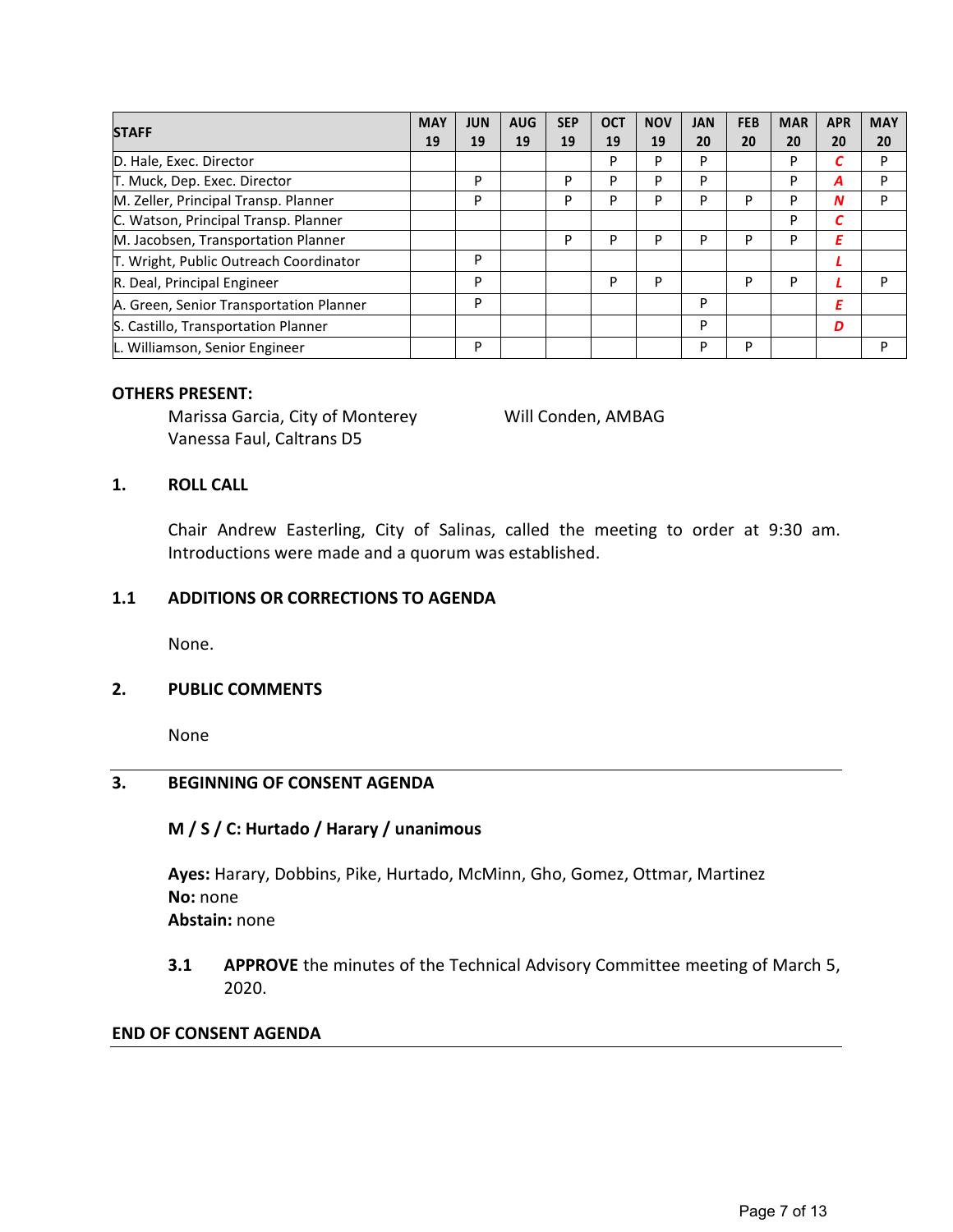### **4. MEASURE X FISCAL YEAR 2018/19 ANNUAL AUDIT UPDATE**

Michael Zeller, Principal Transportation Planner, provided an update on the results of the Measure X annual audit and compliance reporting for fiscal year 2018/19.

Mr. Zeller presented that the second year of Measure X reporting, for fiscal year 2018/19, was due on December 31, 2019. For this year's independent audits, there has been a marked improvement in compliance by the jurisdictions from the previous reporting period. All of the jurisdictions, with the exception of Greenfield, submitted their complete reports by the December 31, 2019 deadline.

For Pacific Grove, due to unanticipated project delays and the change in the Maintenance of Effort calculation methodology, the City did not make enough project expenditures to meet their Maintenance of Effort requirement. For the City of Salinas, their annual report indicated that Measure X funds were spent on a project that the City had been informed by the Transportation Agency was ineligible. In both instances, the cities have repaid the funds to their Measure X accounts from non-Measure X sources as remediation. The Transportation Agency Board approved at the February 2020 meeting that this course of action brought the cities back into compliance with the Measure X implementing ordinance and funding agreement.

Due to the current economic issues impacting local jurisdictions from COVID-19, Mr. Zeller requested feedback from the jurisdictions on their transportation expenditures for the current fiscal year and how that may be affecting compliance with the maintenance of effort requirement.

Robert Harary, City of Carmel, said that the city has defunded projects for this year and the next. Tony Nisich, City of Greenfield, said that in order to know what the impacts may be, jurisdictions will need to know what the revenues will be. Octavio Hurtado, City of King, said that they are moving forward with project design but holding off on construction until next year.

Debbie Hale, Executive Director, said that the Governor's May Revise budget should have information for city's on what levels of revenue to expect, and that any change to the maintenance of effort requirement would only be temporary. Mr. Zeller said that he would follow-up with the jurisdictions as we move forward with crafting a potential maintenance of effort change.

## **5. US 101 BUSINESS PLAN**

Kelly McClendon, Caltrans District 5, presented an update on the US 101 Business Plan.

Mr. McClendon presented that Caltrans is proposing to conduct a planning analysis of the US 101 within the Central Coast, including Monterey County. The purpose of the US 101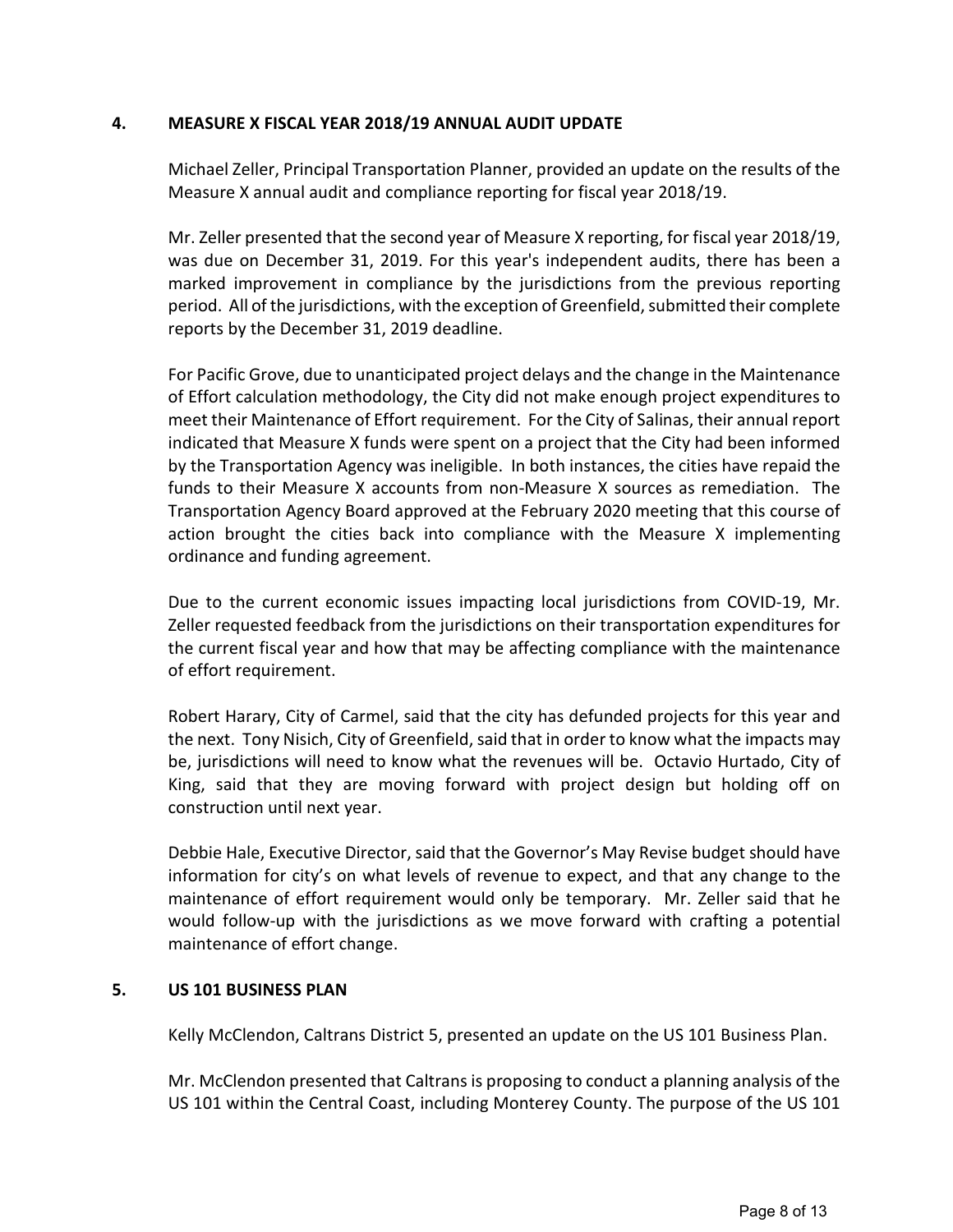Business Plan is to provide the data, strategy, and community support needed to secure needed financial investment in the US 101 corridor.

Debbie Hale, Executive Director, asked Mr. McClendon about how the US 101 could be segmented through Monterey County. Octavio Hurtado, City of King, said that he agreed that travel patterns on the US 101 through the Salinas Valley differ and the corridor should be segmented. Ms. Hale proposed that the corridor could be segmented as Airport Boulevard to Chualar, Chualar to King City, and King City south. Mr. McClendon said that he will take the feedback and update the map with some potential segment options.

## **6. COMPETITIVE GRANTS REVIEW COMMITTEE**

Michael Zeller, Principal Transportation Planner, requested that the Committee nominate up to four member of the Technical Advisory Committee to serve on the TAMC Competitive Grants Application Review Committee.

The Committee nominated Enrique Saavedra, Orchid Ochoa-Monroy, Patrick Dobbins, and Andrew Easterling.

## **7. ANNOUNCEMENTS**

None

### **8. ADJOURN**

The meeting was adjourned at 10:49 am.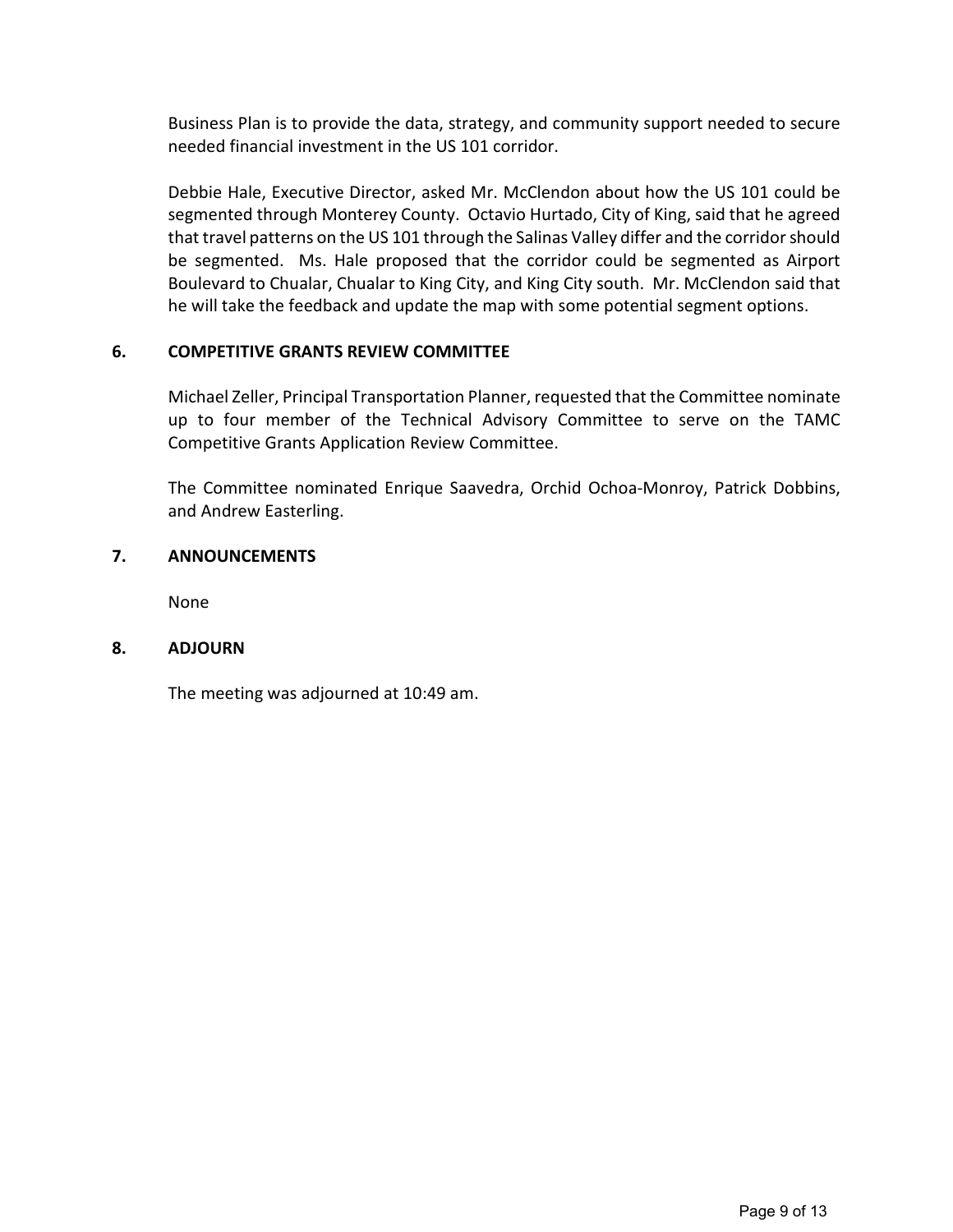

### TRANSPORTATION AGENCY FOR MONTEREY COUNTY

# *Memorandum*

| Subject:             | <b>Measure X Maintenance of Effort - Temporary Modification</b> |
|----------------------|-----------------------------------------------------------------|
| <b>Meeting Date:</b> | June 4, 2020                                                    |
| From:                | Michael Zeller, Principal Transportation Planner                |
| To:                  | <b>Technical Advisory Committee</b>                             |

### **RECOMMENDED ACTION:**

PROVIDE FEEDBACK on potential options to temporarily modify the Measure X Maintenance of Effort requirement in response to COVID-19.

#### **SUMMARY:**

A maintenance of effort requirement exists to assure that the cities and county do not use Measure X funding to backfill prior levels of transportation expenditures. In light of the current economic downturn related to the COVID-19 pandemic, Agency staff is reviewing potential options to temporarily modify the maintenance of effort requirement to provide relief to jurisdictions.

#### **FINANCIAL IMPACT:**

Approved by 69% of the voters in 2016, Measure X was projected to generate an estimated \$20 million annually, for a total of \$600 million over thirty years. Revenues have been collected since April, 2017 and the receipts for fiscal year 2018/19 totaled \$30.46 million. The current forecast estimates that revenues will decline to \$23.95 million for fiscal year 2019/20. The funding source is a retail transactions and use tax of 3/8 cents. The revenue from the sales tax measure can only be used to fund transportation safety and mobility projects in Monterey County.

#### **DISCUSSION:**

The Transportation Agency has fiduciary responsibility for the administration of the voter-approved Transportation Safety and Investment Plan (Measure X) funds. Each jurisdiction entered into a tax sharing agreement with the Transportation Agency in order to receive their share of Measure X Local Streets & Roads revenues. In exchange, these agreements require the jurisdictions to submit audit reports annually to the Transportation Agency detailing the steps taken to comply with the implementing ordinance, which includes a requirement for "maintenance of effort."

The purpose of the Maintenance of Effort requirement is to assure that no funds previously used for transportation are shifted to other uses and then back-filled with Measure X monies - the so-called "bait and switch." The Measure X implementing ordinance was recently amended to revise the maintenance of effort calculation from a rolling threeyear average to the higher of a jurisdiction's Senate Bill 1 Maintenance of Effort amount or the amount of general fund expenditures on transportation in the 2016/17 fiscal year, adjusted annually for inflation.

The process that was used to amend the Measure X implementing ordinance was as follows:

- 1. Review and recommendation from the Citizens Oversight Committee;
- 2. Provide a 45-day comment period;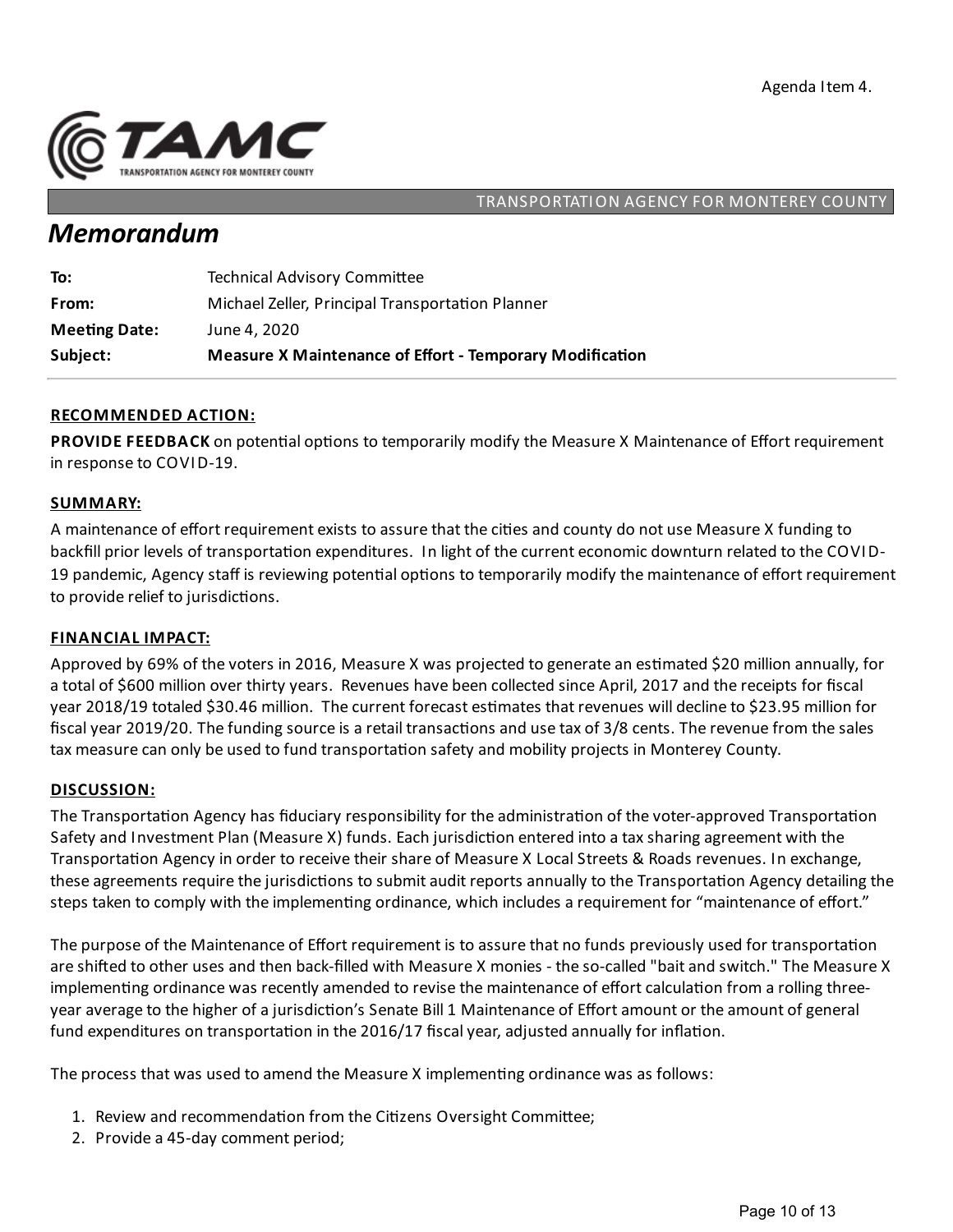- 3. Hold a noticed public hearing;
- 4. Receive approval from the Transportation Agency Board by a 2/3 vote and by a simple majority weighted vote based on population;
- 5. Provide for a 30-day waiting period before the ordinance amendment went into effect; and
- 6. Receive approval from each jurisdiction on an amendment to the tax sharing agreement reflecting the change to the maintenance of effort calculation.

On March 19, 2020, Governor Gavin Newsom issued Executive Order N-33-20 directing all individuals in the State of California to stay at home or at their place of residence, in order to protect the health and well-being of all Californians due to the State of Emergency resulting from COVID-19 pandemic. The order will stay in effect until further notice. The resulting economic downturn related to the pandemic have left many jurisdictions across the State with decreased revenues while also diverting existing revenues to address emergency relief projects.

With the State of Emergency, planned local transportation projects may not be moving forward, and jurisdictions may be diverting local funds for emergency relief or public health projects. To address this, Agency staff is reviewing potential temporary modifications to the Measure X Maintenance of Effort requirement. Given the severity of some jurisdictions' budget shortfalls, one option could be to temporarily suspend the maintenance of effort requirement for fiscal year 2019/20. Another option could be to allow for a percentage reduction from a jurisdiction's maintenance of effort amount. The California League of Cities recently requested that the Senate Bill 1 Road Maintenance and Rehabilitation Act Maintenance of Effort be reduced by 25 percent to account for the reduction in spending during the fourth quarter of the fiscal year, as a result of the State of Emergency.

Transportation Agency staff will present this issue at the June Technical Advisory Committee meeting and seek feedback from the Committee members on how the State of Emergency is affecting their spending on local transportation projects.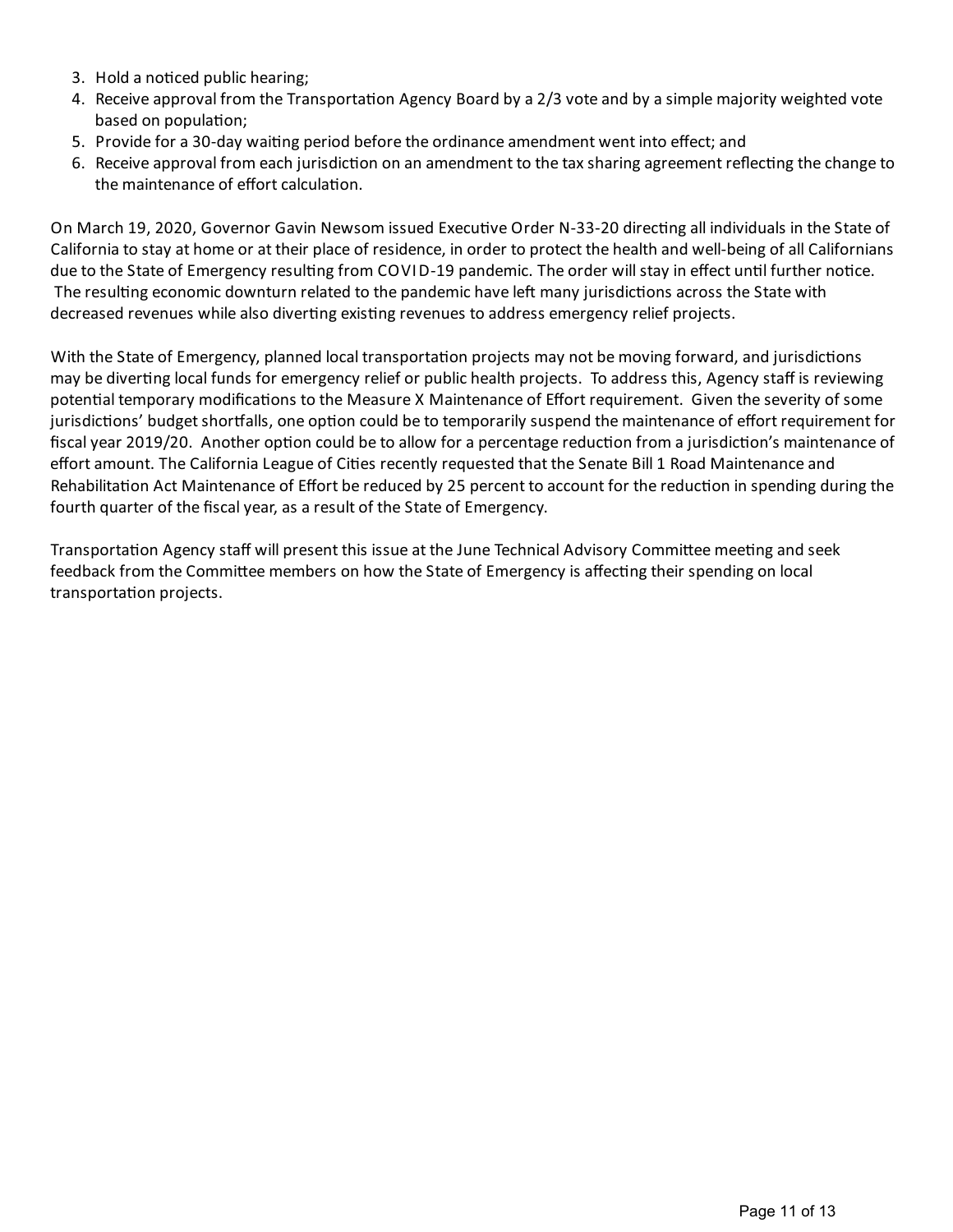

### TRANSPORTATION AGENCY FOR MONTEREY COUNTY

# *Memorandum*

| Subject:             | <b>Central Coast Highway 1 Elkhorn Slough Resiliency Study</b> |
|----------------------|----------------------------------------------------------------|
| <b>Meeting Date:</b> | June 4, 2020                                                   |
| From:                | Madilyn Jacobsen, Transportation Planner                       |
| To:                  | <b>Technical Advisory Committee</b>                            |

## **RECOMMENDED ACTION:**

**RECEIVE** presentation and **PROVIDE** comments on the draft Central Coast Highway 1 Elkhorn Slough Resiliency Study.

### **SUMMARY:**

Will Condon, Planner, Association of Monterey Bay Area Governments, will present the draft Central Coast Highway 1 Elkhorn Slough Resiliency Study for comment.

#### **FINANCIAL IMPACT:**

TAMC has no financial obligations under this study aside from staff time to participate in the meetings. The study findings recommend further analysis of elevating and widening Highway 1 and elevating the railway through the study area, which is likely to have large price tags for planning, environmental review, right-of-way and construction.

#### **DISCUSSION:**

Transportation corridors through Elkhorn Slough will face significant challenges under conditions of climate change and sea level rise. The draft Central Coast Highway 1 Elkhorn Slough Resiliency Study (see web attachment) provides a comprehensive assessment of the threats and options available to respond to those threats including the transportation, environmental and economic dimensions.

The study presents a detailed understanding of the risks and options for adaptation in this critical stretch of Highway 1 and the railway corridor, as well as an adaptation management strategy to ensure updated scientific information is integrated into the project planning process. The eight-mile stretch of Highway 1 near Elkhorn Slough is already constrained and will be increasingly impacted by coastal storm flooding and sea level rise.

To adapt the transportation infrastructure to rising sea levels, the existing highway and railway could be elevated via two methods: 1) raised fill embankment and 2) piles. An embankment entails placing and compacting a volume of earthen material (fill) in order to raise the grade of a roadway above adjacent ground surface. Embankments typically have steeper side slope. Where space allows, traditional engineered side slopes can be graded to a much gentler slope to allow for additional habitat area creation. Piles (pylons) refer to structures that support bridge or highway overpasses, typically elevating them over water.

The roadway and railway adaptation scenarios were evaluated using best available modeling tools to investigate systemic changes to transportation, hydrology and ecology triggered by certain adaptation actions. The results of the transportation modeling indicate that the four-lane elevated Highway 1 would best suit the needs of the corridor,